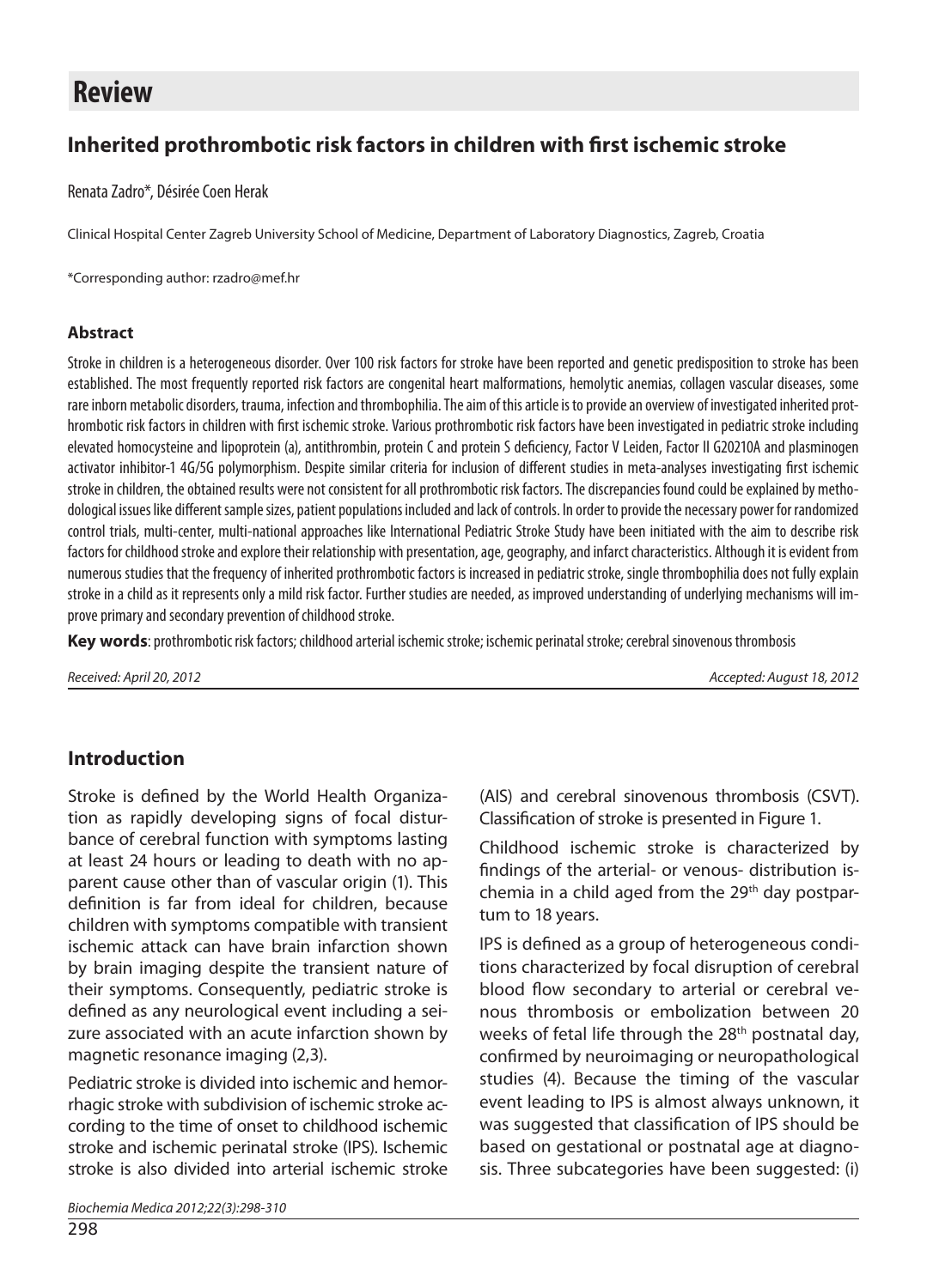

**Figure 1.** Classification of pediatric stroke.

fetal ischemic stroke diagnosed before birth by using fetal imaging methods; (ii) neonatal ischemic stroke diagnosed after birth and before 28<sup>th</sup> postnatal day including preterm; (iii) presumed perinatal ischemic stroke, diagnosed in infants after the 28<sup>th</sup> postnatal day in whom it is presumed that the event occurred between the 20<sup>th</sup> week of fetal life through the 28<sup>th</sup> postnatal day.

Although predominantly a disease occurring in adults, stroke is not uncommon in children and is increasingly recognized as an important cause of childhood disability and lifelong morbidity. There have been various population based studies of the incidence of pediatric stroke published over the last 30 years, with considerable variation in the reported incidence rates (rate *per* 100,000 children at risk *per* year). For overall ischemic and hemorrhagic stroke, reported incidence rate ranges from 1.3 to 13.0 (5,6), with about half of the cases due to ischemia. The estimated incidence rate for CSVT is 0.67 while the incidence rate of childhood AIS ranges from 0.2 to 7.9, with increased frequency in black children and in

boys (7,8). The incidence of perinatal AIS ranges from 17 to 63 *per* 100,000 live births (9,10).

Stroke in children is a heterogeneous disorder. Over 100 risk factors for stroke have been reported (Table 1) and genetic predisposition to stroke has been confirmed in animal models and in humans (11,12). The most frequently reported risk factors are congenital heart malformations, hemolytic anemias, and collagen vascular diseases, as well as some rare inborn metabolic disorders, trauma, infection and thrombophilia (13-15). Despite the extensive investigation of potential risk factors, especially in last 10 years, no identifiable risk factor can be established in up to 30% of children (16).

Thrombophilia is an increased predisposition for the development of both arterial and venous thrombosis due to acquired or congenital abnormalities of the coagulation system (17,18). The well established inherited prothrombotic risk factors for venous thrombosis are deficiency of natural anticoagulants, protein C (PC), protein S (PS) and antithrombin (AT), Factor V (FV) Leiden and Factor II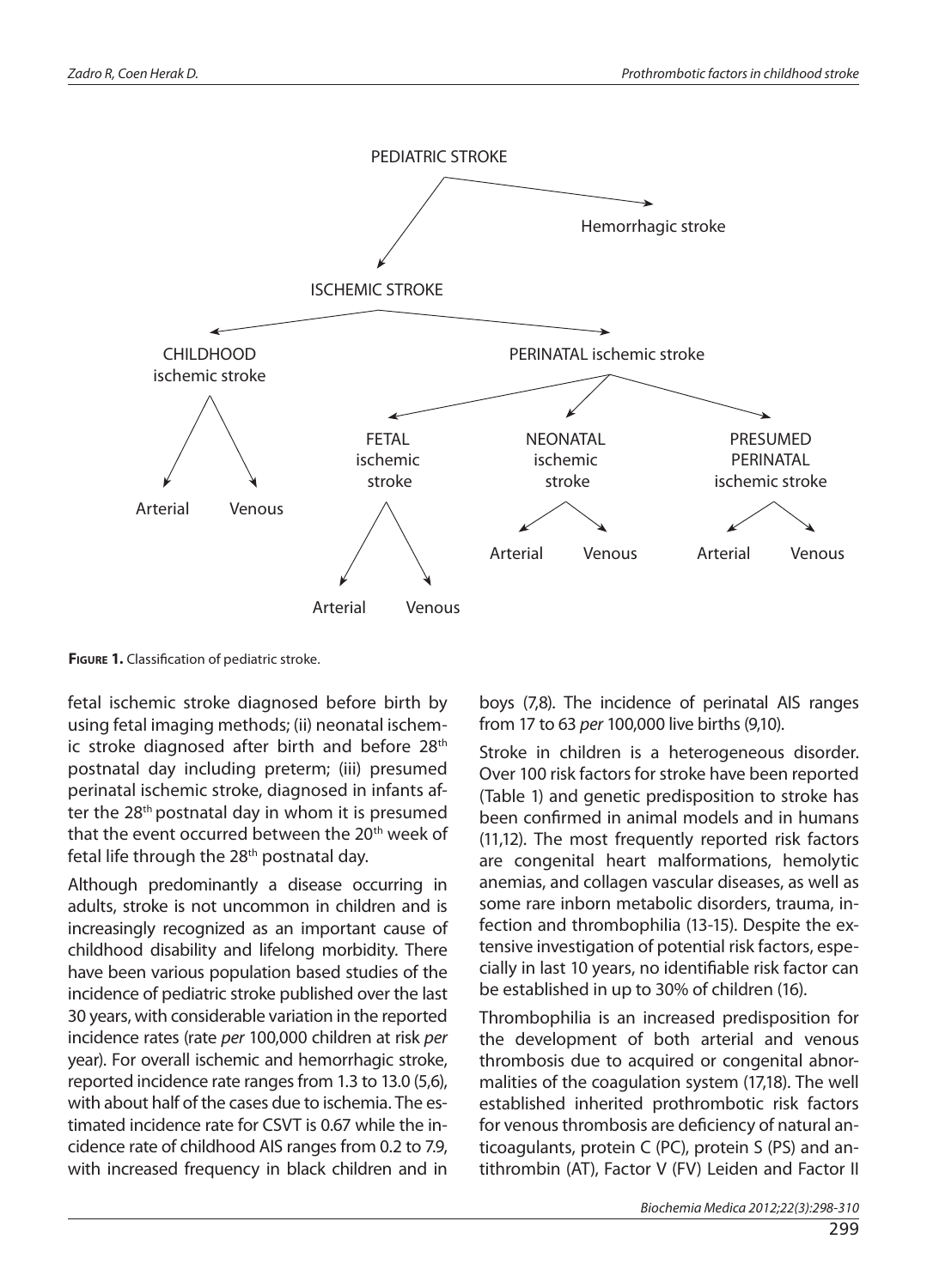| Arterial ischemic stroke                                                                                           | <b>Cerebral sinovenous thrombosis</b>                                                                                                                                                   | <b>Hemorrhagic stroke</b><br>Genetic vasculopathy                                                               |  |  |
|--------------------------------------------------------------------------------------------------------------------|-----------------------------------------------------------------------------------------------------------------------------------------------------------------------------------------|-----------------------------------------------------------------------------------------------------------------|--|--|
| Cardiac<br>• Congenital<br>• Acquired<br>· latrogenic                                                              | General<br>• Dehydration<br>· Infection<br>• Fever<br>• Hypoxic-ischemic injury<br>• Post lumbar puncture                                                                               |                                                                                                                 |  |  |
| Hematologic disorders<br>• Hemoglobinopathies<br>· Thrombophilia<br>· Iron deficiency anemia<br>• Thrombocytopenia | Hematologic disorders<br>• Iron deficiency anemia<br>· Sickle cell disease<br>• Thalasemia<br>• Autoimmune hemolytic anemia<br>· Paroxysmal nocturnal hemoglobinuria<br>• Thrombophilia | Hematologic disorders<br>• Hemoglobinopathies<br>• Platelet disorders<br>• Coagulopathy<br>· Hypofibrinogenemia |  |  |
| Infections<br>• Meningitis                                                                                         | Head and neck disorders<br>· Infections<br>• Injury<br>• Hydrocephalus<br>• Post intracranial surgery                                                                                   | Trauma                                                                                                          |  |  |
| Vasculitis<br>• Primary<br>• Secondary                                                                             | Autoimmune disorders                                                                                                                                                                    | Hypertension<br>• Congenital<br>• Acquired                                                                      |  |  |
| Vasculopathies                                                                                                     | Malignancy                                                                                                                                                                              |                                                                                                                 |  |  |
| Other<br>$\cdot$ Trauma<br>• Toxin/Drugs<br>• Metabolic conditions                                                 | Other<br>• Cardiac disease<br>• Renal disease<br>• Drugs<br>• Chromosomal disorders<br>• Metabolic conditions                                                                           |                                                                                                                 |  |  |
| * based on references 11 and 12                                                                                    |                                                                                                                                                                                         |                                                                                                                 |  |  |

**Table 1.** Risk factors for arterial ischemic stroke, cerebral sinovenous thrombosis and hemorrhagic stroke\*

(PT) G20210A (19). A brief summary of the most important factors and their role in hemostasis is presented in Table 2. Although various prothrombotic risk factors have been investigated in pediatric stroke, including elevation in homocysteine and lipoprotein (a) [Lp(a)], AT, PC and PS deficiency, FV Leiden and PT G20210A, they still represent one of the most confusing areas in childhood stroke literature. In this review article, data collected from numerous studies and meta-analyses on prothrombotic markers in childhood stroke are discussed.

## **Childhood arterial ischemic stroke**

Published frequencies of inherited prothrombotic risk factors and magnitude of association in childhood AIS are shown in detail in Table 3.

Several studies have demonstrated the increased frequency of FV Leiden in childhood AIS as compared to healthy controls (20-25,27,31,32,34,41). The most significant positive correlation between childhood AIS and FV Leiden (OR 6.0; 95% CI 3.0-12.1) has been found in a study with the largest number of AIS patients among case-control studies by German investigators (23), as well as in studies by Akar *et al*., Duran *et al*. and Herak *et al*. (27,32,34).

The incidence of PT G20210A in children with AIS has also been investigated and included in a number of cohort and case-control studies (21- 23,25,30,31,34,40,41) with controversial results.

At least two meta-analyses have been published assessing the association between childhood AIS and FV Leiden and PT G20210A (40,41). While in a meta-analysis of Haywood *et al*. in 2005 (40), FV Leiden and PT G20210A were not associated with increased risk for chilhood AIS, Kenet *et al*. (41) revealed statistically significant association between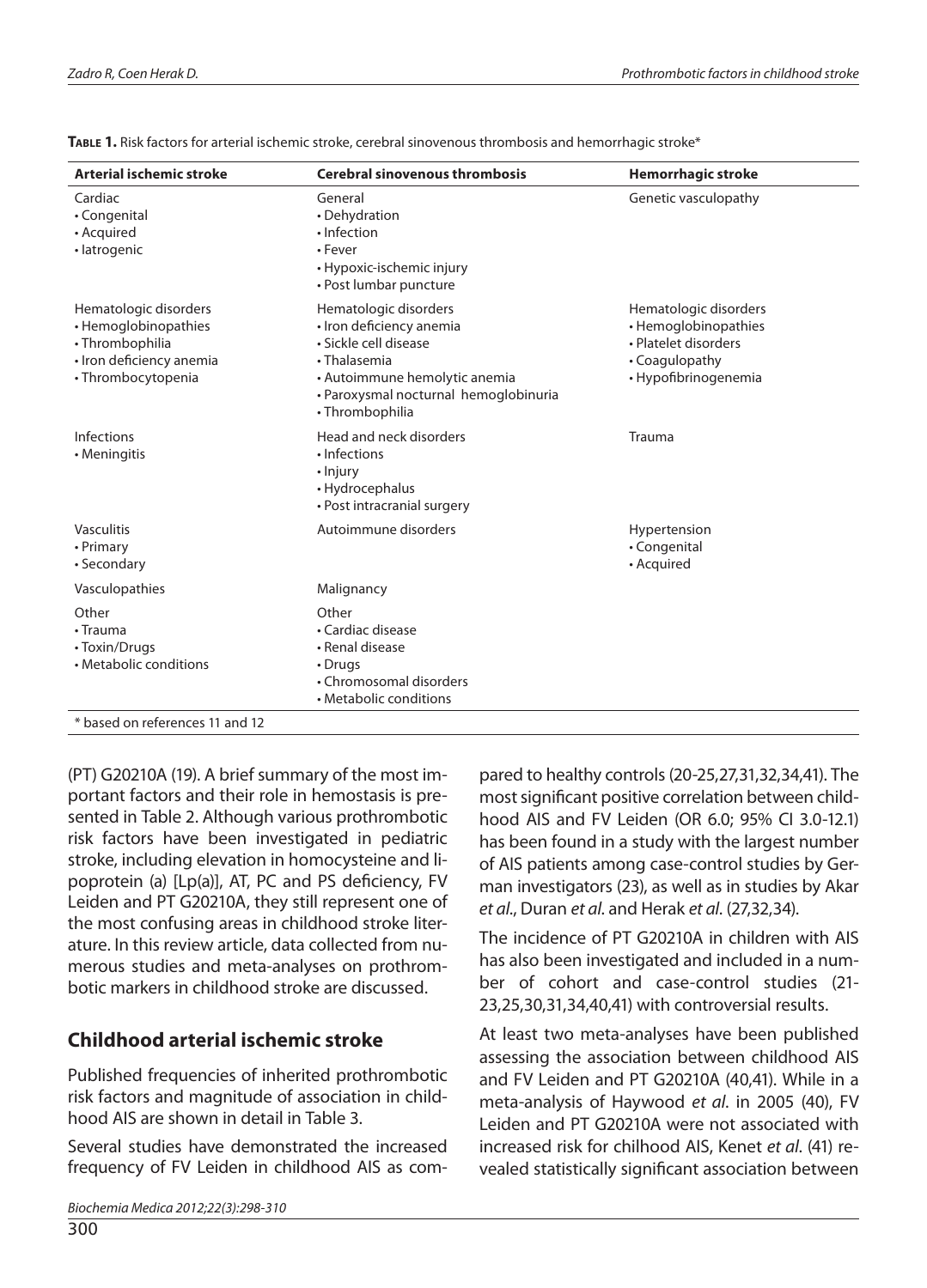| <b>Prothrombotic factor</b>                             | Pathophysiological relevance                                                                                                                                                       |
|---------------------------------------------------------|------------------------------------------------------------------------------------------------------------------------------------------------------------------------------------|
| Factor V Leiden                                         | Single point mutation in FV gene causing resistance to proteolytic action of activated<br>protein C, leading to increased thrombin generation.                                     |
| Factor II G20210A                                       | Mutation in 3' untranslated region of FII gene associated with slightly increased plasma FII<br>levels resulting in hypercoagulable state.                                         |
| Methylenetetra-hydrofolate<br>reductase C677T           | Mutation leading to mild decrease in enzymatic activity and increased homocysteine<br>level which is prothrombotic.                                                                |
| Antithrombin deficiency                                 | Multifunctional serpin that inhibits acivated clotting enzymes (IIa, IXa, Xa, XIa) of the<br>coagulation pathway.                                                                  |
| Protein C deficiency                                    | Vitamin K-dependent protein with anticoagulant properties (proteolytic degradation of<br>FVa and FVIIIa).                                                                          |
| Protein S deficiency                                    | Cofactor of activated protein C, vitamin K-dependent.                                                                                                                              |
| Lipoprotein (a) elevation                               | Due to structural homology with plasminogen, it reduces plasmin generation by<br>competing with plasminogen binding to fibrin.                                                     |
| Plasminogen activator inhibitor-1<br>4G/5G polymorphism | Polymorphism associated with elevated PAI-1 levels and an increased risk of<br>thromboembolic disease.                                                                             |
| Factor XIII-A Val34Leu                                  | Transglutaminase which mechanically stabilizes fibrin clot; in the presence of FXIII-A<br>Leu34 the formed fibrin is more susceptible to fibrinolytic degradation.                 |
| Human platelet alloantigen-1<br>polymorphism            | Leu33Pro polymorphism of the $\beta_3$ integrin gene which codes for the IIIa subunit of the<br>GPIIb-IIIa platelet receptor involved in platelet adhesion and thrombus formation. |
| *based on reference 19.                                 |                                                                                                                                                                                    |

**Table 2.** Pathophysiological background of presumed prothrombotic risk factors for childhood first ischemic stroke\*.

#### AIS and FV Leiden and PT G20210A (OR 3.7; 95% CI 2.8-4.8 and OR 2.6; 95% CI 1.7-4.1, respectively).

In children with first-episode stroke, only homozygous (TT) methylenetetra-hydrofolate reductase (MTHFR) C677T polymorphism has been shown to independently increase the risk of stroke (23,37). The meta-analysis of Kenet *et al*. (41) demonstrated that the MTHFR C677T was found with higher frequency in childhood AIS than in healthy controls (OR 1.6; 95% CI 1.2-2.1). Although MTHFR C677T is generally considered to be relevant if serum homocysteine is elevated, homocysteine data were not available in the pediatric cohort examined in this meta-analysis.

Deficiencies of AT, PC and PS were also investigated in childhood AIS in a number of studies but only PC deficiency has been demonstrated as a risk factor for AIS in multiple case-control studies (23-25). The meta-analyses by Haywood *et al*. and Kenet *et al*. confirmed even stronger associations reported in the above studies (40,41). As natural anticoagulant deficiencies can be transient, the potential limitation of the previously cited studies is that the data provided demonstrate an association between acquired thrombophilias and AIS only.

Lp(a) is a complex of low-density lipoprotein and apolipoprotein (a). Due to structural homology with plasminogen, Lp(a) inhibits plasmin generation by competing with plasminogen binding to fibrin. Lp(a) may also promote thrombosis through its lipoprotein (a) moiety by binding and inactivating tissue factor pathway inhibitor (42). Elevated Lp(a) has been identified as a genetically determined risk factor for stroke in young adults. Regarding its role as a risk factor for AIS in children, Lp(a) data are limited to three studies (23,24,39) and one meta-analysis (41) that clearly showed association of elevated  $Lp(a)$  (> 0.3 mg/L) with presentation of AIS in white children.

The available data for other investigated prothrombotic risk factors [Plasminogen activator inhibitor-1 (PAI-1) 4G/5G, Factor XIII-A Val34Leu and Human platelet alloantigen-1 (HPA-1)] are not sufficient at the moment to make conclusions about their role as independent risk factors for childhood AIS (28,29,35) although Biswas *et al*. (35) found association of HPA-1 and AIS in children.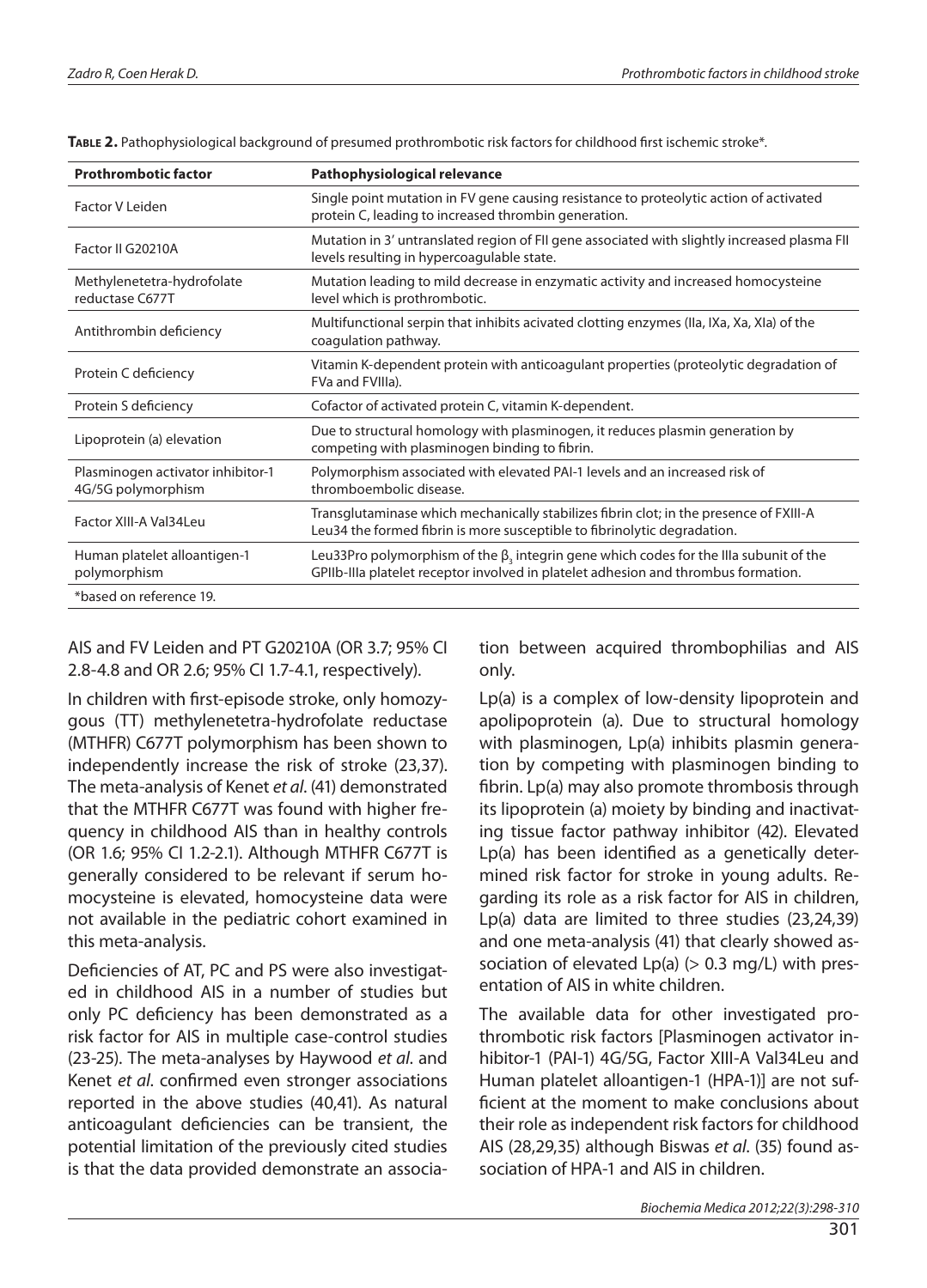TABLE 3. Published frequencies of inherited prothrombotic risk factors and magnitude of association in childhood arterial ischemic stroke relative to healthy controls in different populations.

| Inherited thrombophilia     | <b>Population</b>      | Cases          | <b>Controls</b> | OR (95% CI)                         | Reference                      |
|-----------------------------|------------------------|----------------|-----------------|-------------------------------------|--------------------------------|
|                             | English                | 6/50           | 4/77            | $2.3(0.6-8.6)^{1}$                  | Ganesan (20)                   |
|                             | Austrian               | 6/22           | 7/152           | $4.6(1.2-17.2)$                     | Zenz (21)                      |
|                             | Turkish                | 7/28           | 10/106          | $3.2(1.1-9.3)$                      | Akar (22)                      |
|                             | German                 | 30/148         | 12/296          | $6.0(3.0-12.1)$                     | Nowak-Göttl (23)               |
|                             | German                 | 5/38           | 4/100           | 3.6 $(0.9-14.9)^2$                  | Sträter (24)                   |
|                             | Israeli                | 10/58          | 4/118           | $4.8(1.4-16.5)$                     | Kenet (25)                     |
|                             | Turkish                | 12/46          | 3/68            | $6.4(1.7-23.0)$                     | Akar (27)                      |
| <b>Factor V Leiden</b>      | Argentinean            | 1/44           | 2/102           | $1.2(0.2-13.2)$                     | Bonduel (30)                   |
|                             | Portuguese             | 3/21           | 4/115           | 4.6 (0.9-22.4)                      | Barreirinho (31)               |
|                             | Turkish                | 7/30           | 1/33            | $9.7(1.1-452.3)$                    | Duran (32)                     |
|                             | Croatian               | 4/33           | 2/112           | $7.6(1.3-43.5)$                     | Herak (34)                     |
|                             | Asian-Indian           | 8/54           | 10/58           | $0.9(0.3-2.3)^{1,4}$                | Biswas (35)                    |
|                             | Serbian                | 1/26           | 2/50            | $1.0(0.1-11.1)$                     | Djordjevic (36)                |
|                             | Meta-analysis          | 71/629         | 39/2004         | $1.2(0.8-1.9)$                      | Haywood (40)                   |
|                             | Meta-analysis          | $-1014$        | $- / 2581$      | $3.7(2.8-4.8)^3$                    | Kenet (41)                     |
|                             | Austrian               | 1/17           | 1/98            | $3.9(0.1 - 307.6)$                  | Zenz (21)                      |
|                             | Turkish                | 5/28           | 3/106           | $7.4(1.7-33.5)$                     | Akar (22)                      |
|                             | German                 | 9/148          | 4/296           | $4.7(1.4-15.6)$                     | Nowak-Göttl (23)               |
|                             | Israeli                | 2/58           | 3/118           | $1.3(0.2-8.2)$                      | Kenet (25)                     |
| Factor II G20210A           | Argentinean            | 0/44<br>2/21   | 1/102<br>1/115  |                                     | Bonduel (30)                   |
|                             | Portuguese<br>Croatian | 1/33           | 4/112           | $11.8(1.0-136.5)$<br>$1.0(0.1-7.3)$ | Barreirinho (31)<br>Herak (34) |
|                             | Serbian                | 2/26           | 3/50            |                                     | Djordjevic (36)                |
|                             | Meta-analysis          | 35/550         | 15/1902         | $1.3(0.2-8.4)$<br>$1.1(0.5-2.3)$    | Haywood (40)                   |
|                             | Meta-analysis          | $-1059$        | $-/2278$        | $2.6(1.7-4.1)^3$                    | Kenet (41)                     |
|                             |                        |                |                 |                                     |                                |
|                             | Turkish<br>German      | 4/28<br>30/148 | 6/106<br>12/296 | $3.9(0.7-12.1)$                     | Akar (22)                      |
|                             | Israeli                | 8/58           | 18/118          | $2.6(1.5-4.5)$<br>$1.1(0.4-2.7)$    | Nowak-Göttl (23)<br>Kenet (25) |
|                             | Spanish                | 6/21           | 4/28            | $2.0(0.5-8.0)^{1}$                  | Cardo (26)                     |
|                             | Turkish                | 4/46           | 6/68            | $1.0 (0.3 - 3.7)^1$                 | Akar (27)                      |
| Methylenetetra-hydrofolate  | Portuguese             | 1/21           | 13/115          | $0.4(0.1-3.0)$                      | Barreirinho (31)               |
| reductase C677T (only TT    | Croatian               | 5/33           | 10/112          | $1.8(0.6 - 5.8)$                    | Herak (34)                     |
| homozygotes)                | Asian-Indian           | 2/58           | 0/58            | /4                                  | Biswas (35)                    |
|                             | Serbian                | 1/26           | $5/50$          | $0.4(0.04-3.3)$                     | Djordjevic (36)                |
|                             | Polish                 | 9/64           | 2/59            | $5.8(1.0-42.7)$                     | Zak (37)                       |
|                             | <b>USA</b>             | 4/15           | 5/90            | $1.1(0.2-4.0)$                      | Morita (38)                    |
|                             | Meta-analysis          | 107/589        | 127/1678        | $1.7(1.2-2.3)^5$                    | Haywood (40)                   |
|                             | Meta-analysis          | $-1777$        | $-1715$         | $1.6(1.2-2.1)^3$                    | Kenet (41)                     |
|                             | German                 | 0/148          | 0/296           | /                                   | Nowak-Göttl (23)               |
|                             | German                 | 0/38           | 0/100           |                                     | Sträter (24)                   |
| Antithrombin deficiency     | Israeli                | 0/58           | 0/89            |                                     | Kenet (25)                     |
|                             | Meta-analysis          | 1/435          | 0/952           | $1.0(0.3-3.7)$                      | Haywood (40)                   |
|                             | Meta-analysis          | $- / 639$      | $- / 684$       | 3.3 $(0.8-15.5)^3$                  | Kenet (41)                     |
|                             | German                 | 9/148          | 2/296           | $9.5(2.0-44.6)$                     | Nowak-Göttl (23)               |
|                             | German                 | 6/38           | 1/100           | $18.5(2.1-16.0)^2$                  | Sträter (24)                   |
| <b>Protein C deficiency</b> | Israeli                | 4/58           | 1/89            | $7.0(0.7-65.1)$                     | Kenet (25)                     |
|                             | Meta-analysis          | 39/470         | 11/1081         | $6.5(3.0-14.3)$                     | Haywood (40)                   |
|                             | Meta-analysis          | $-1844$        | $-1207$         | 11.0 $(5.1 - 23.6)^3$               | Kenet (41)                     |
|                             | German                 | 0/148          | 0/296           | $\prime$                            | Nowak-Göttl (23)               |
| <b>Protein S deficiency</b> | German                 | 0/38           | 0/100           |                                     | Sträter (24)                   |
|                             | Israeli                | 0/58           | 0/89            |                                     | Kenet (25)                     |
|                             | Meta-analysis          | 13/428         | 0/944           | $1.1(0.3-3.8)$                      | Haywood (40)                   |
|                             | Meta-analysis          | $-/574$        | $-1572$         | $1.5(0.3-6.9)^3$                    | Kenet (41)                     |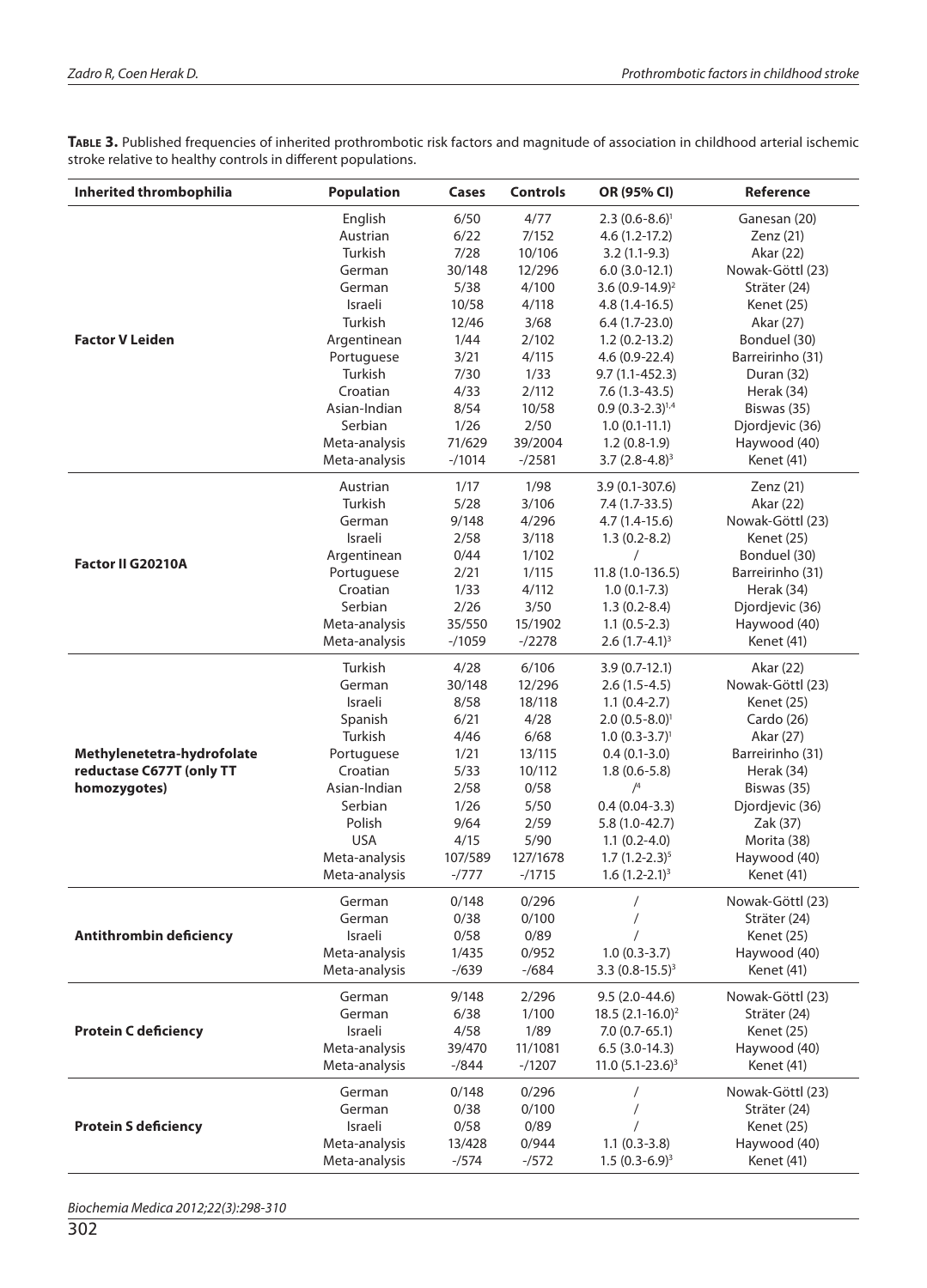| Inherited thrombophilia                                               | <b>Population</b>        | Cases           | <b>Controls</b>   | OR (95% CI)                            | Reference                     |
|-----------------------------------------------------------------------|--------------------------|-----------------|-------------------|----------------------------------------|-------------------------------|
|                                                                       | German                   | 39/148          | 14/296            | $7.2(3.8-13.8)$                        | Nowak-Göttl (23)              |
| Lipoprotein (a) elevation                                             | German                   | 7/38            | 5/100             | $4.3(1.3-14.4)$                        | Sträter (24)                  |
| $(> 0.3$ mg/L)                                                        | Turkish                  | 14/52           | 10/78             | $2.5(1.0-6.2)$                         | Teber (39)                    |
|                                                                       | Meta-analysis            | $-/616$         | $-1578$           | $6.5(4.5-9.6)^3$                       | Kenet (41)                    |
| Plasminogen activator<br>inhibitor-1 4G/5G (only 4G4G<br>homozygotes) | German<br>Turkish        | 65/198<br>13/43 | 275/951<br>28/113 | $1.2(0.9-1.7)$<br>$1.3(0.4-3.5)$       | Nowak-Göttl (28)<br>Akar (29) |
| <b>Factor XIII-A Val34Leu</b>                                         | Turkish                  | 25/116          | 27/100            | $0.8(0.4-1.5)^{1}$                     | Akar (33)                     |
| Human platelet alloantigen-1                                          | Croatian<br>Asian-Indian | 10/33<br>18/58  | 30/112<br>6/58    | $1.2(0.5-2.8)$<br>$3.0(1.1-8.1)^{1.4}$ | Herak (34)<br>Biswas (35)     |
| $\geq$ 2 Genetic traits                                               | Meta-analysis            | $-7701$         | $-1265$           | $18.7(6.5-54.1)^3$                     | Kenet (41)                    |

#### TABLE 3. (continued)

OR – odds ratio; CI – confidence interval.

'OR and corresponding 95% CI calculated by the present authors based upon data provided in the original report, <sup>2</sup>only children with arterial ischemic stroke of cardiac origin; <sup>3</sup>pooled data of perinatal and childhood arterial ischemic stroke; <sup>4</sup>only children with non-cardioembolic arterial ischemic stroke; <sup>5</sup>pooled heterozygous and homozygous data.

#### **Ischemic perinatal stroke**

Ischemic stroke is 17 times more common in perinatal period than at any other time in childhood and adolescence. The pathogenesis of IPS is poorly understood but it may be due to a combination of changes in the maternal hemostasis system and thromboembolism from the placental side of the circulation. Besides the risk factors such as maternal health, pregnancy, delivery and family history for thrombotic events, congenital thrombophilic risk factors in the mother may aggravate the risk for thrombosis in the fetus (43).

In order to properly evaluate the importance of various prothrombotic factors in development of perinatal stroke, an extensive analysis was performed of the possible impact of prothrombotic factors in this disease entity. In Table 4, inherited prothrombotic risk factors associated with arterial IPS are summarized. In one prospective multicentre case control study (44), 62 out of 91 infants had at least one prothrombotic risk factor compared with 44 out of 182 controls (OR 6.7; 95% CI 3.8-11.6). The inherited prothrombotic abnormalities found were FV Leiden, PT G20210A, homozygous (TT) MTHFR and PC deficiency, and the most common abnormality was elevated Lp(a) observed in 22% of cases (OR 4.8; 95% CI 2.2-10.9). However, a cohort study of 35 neonates with stroke and 434 controls found a similar frequency of prothrombotic risk factors in both groups except for PT G20210A but statistical significance was not reached (47).

Although the role of infant thrombophilia is extensively investigated, the role of maternal thrombophilia in the etiology of IPS has not been studied until recently. Two studies evaluating the biological profile of mother-child pairs with arterial IPS reported a higher prevalence of trombophilia in mothers than in children (48,49). Mothers and children did not frequently (69%) share the same prothrombotic risk factor or factors, which implies a possible contribution of paternal thrombophilia to perinatal ischemic thrombosis (48). In the study by Simchen *et al*. (48), of 23 mother-infant pairs, 12 (52%) infants and 14 (61%) mothers had genetic thrombophilia markers. Compared to healthy nulliparous pregnant women, mothers carrying FV Leiden increased 8.5-fold the risk for IPS in their children (95% CI, 4.1-17.5). The data presented suggest that understanding contribution of inherited prothrombotic factors, in both the mother and the child, is important but that the exact role of maternal thrombophilia in pathogenesis of IPS needs to be further evaluated.

#### **Cerebral sinovenous thrombosis**

Specific inherited prothrombotic risk factors that have been explored in childhood CSVT include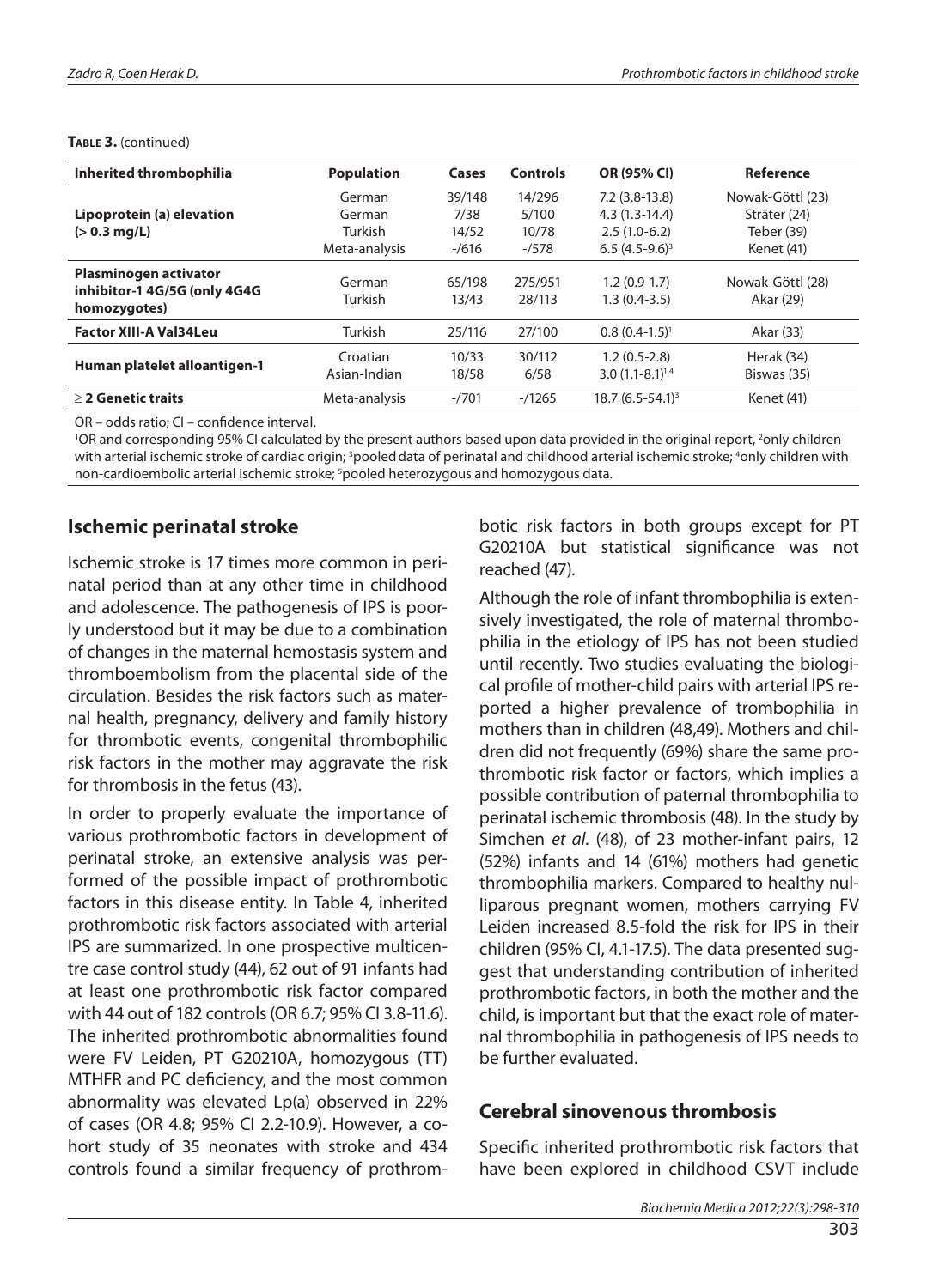TABLE 4. Published frequencies of inherited prothrombotic risk factors and magnitude of association in arterial perinatal ischemic stroke relative to healthy controls in different populations.

| Inherited thrombophilia                             | <b>Population</b> | Cases     | <b>Controls</b> | OR (95% CI)                  | <b>Reference</b> |
|-----------------------------------------------------|-------------------|-----------|-----------------|------------------------------|------------------|
|                                                     | German            | 17/91     | 10/182          | $3.9(1.7-9.0)$               | Günther (44)     |
|                                                     | German            | 32/215    | 10/182          | $2.7(1.3-5.7)^{1}$           | Kurnik (45)      |
|                                                     | German            | 19/76     | 4/76            | $5.8(1.7-20.1)$              | Debus (46)       |
| <b>Factor V Leiden</b>                              | <b>USA</b>        | 1/35      | 14/433          | $0.9(0.1-6.9)^{1}$           | Miller (47)      |
|                                                     | Croatian          | 3/26      | 2/112           | $7.2(1.1-45.4)$              | Herak (34)       |
|                                                     | Israeli           | 10/47     | 7/112           | $3.4(1.2-9.5)^{1}$           | Simchen (48)     |
|                                                     | Estonian          | 1/49      | 12/400          | $0.7(0.1-5.3)$               | Laugesaar (50)   |
|                                                     | Meta-analysis     | n.a.      | n.a.            | $3.6(2.3-5.5)$               | Kenet (41)       |
|                                                     | Meta-analysis     | 217/1328  | 100/1863        | $3.0 (2.4 - 3.9)^{1.2}$      | Renaud (51)      |
|                                                     | German            | 4/91      | 4/182           | $2.0(0.4-8.3)$               | Günther (44)     |
|                                                     | German            | 8/215     | 4/182           | $1.7(0.5-5.7)^{1}$           | Kurnik (45)      |
|                                                     | German            | 4/76      | 2/76            | $2.3(0.3-17.2)$              | Debus (46)       |
|                                                     | <b>USA</b>        | 2/35      | 8/420           | $3.0 (0.6 - 14.7)^1$         | Miller (47)      |
| <b>Factor II G20210A</b>                            | Croatian          | 0/26      | 4/112           | $0.5(0.1-8.7)$               | Herak (34)       |
|                                                     | Israelian         | 3/47      | 4/112           | $1.8(0.4 - 8.3)^1$           | Simchen (48)     |
|                                                     | Estonian          | 1/49      | 13/400          | $0.6(0.1-4.8)$               | Laugesaar (50)   |
|                                                     | Meta-analysis     | n.a.      | n.a.            | $2.0(1.0-4.0)$               | Kenet (41)       |
|                                                     | Meta-analysis     | 61/1157   | 35/1442         | $2.2 (1.4 - 3.3)^{1.2}$      | Renaud (51)      |
|                                                     | German            | 15/91     | 20/182          | $1.6(0.8-3.3)$               | Günther (44)     |
|                                                     | German            | 9/76      | 10/76           | $0.6(0.2-2.4)$               | Debus (46)       |
| Methylenetetra-hydro-<br>folate reductase C677T     | <b>USA</b>        | 4/35      | 52/434          | $1.0(0.3-2.8)^{1}$           | Miller (47)      |
|                                                     | Croatian          | 4/26      | 10/112          | $1.9(0.5-6.5)$               | Herak (34)       |
| (only TT homozygotes)                               | Israeli           | 9/47      | 17/112          | $1.3(0.5-3.0)^{1}$           | Simchen (48)     |
|                                                     | Meta-analysis     | $-1777$   | $-1715$         | $1.6(1.2-2.1)^2$             | Kenet (41)       |
|                                                     | German            | 0/91      | 0/182           | $\prime$                     | Günther (44)     |
| <b>Antithrombin deficiency</b>                      | German            | 1/76      | 0/76            |                              | Debus (46)       |
|                                                     | Israeli           | 0/47      | 0/112           |                              | Simchen (48)     |
|                                                     | Meta-analysis     | $- / 639$ | $- / 684$       | 3.3 $(0.8-15.5)^2$           | Kenet (41)       |
|                                                     | German            | 6/91      | 0/182           |                              | Günther (44)     |
| <b>Protein C deficiency</b>                         | German            | 3/76      | 0/76            |                              | Debus (46)       |
|                                                     | Israeli           | 9/47      | 2/112           | $10.7 (2.2 - 51.5)^1$        | Simchen (48)     |
|                                                     | Meta-analysis     | $-1844$   | $-1207$         | 11.0 $(5.1 - 23.6)^2$        | Kenet (41)       |
|                                                     | German            | 0/91      | 0/182           | $\prime$                     | Günther (44)     |
| <b>Protein S deficiency</b>                         | German            | 0/76      | 0/76            |                              | Debus (46)       |
|                                                     | Israeli           | 6/47      | 0/112           |                              | Simchen (48)     |
|                                                     | Meta-analysis     | $-1574$   | $-1572$         | $1.5(0.3-6.9)^2$             | Kenet (41)       |
| Lipoprotein (a) elevation<br>$(> 0.3$ mg/L)         | German            | 20/91     | 10/182          | 4.8 (2.2-10.9)               | Günther (44)     |
|                                                     | German            | 10/76     | 6/76            | $2.1(0.6-7.1)$               | Debus (46)       |
|                                                     | Meta-analysis     | $-/616$   | $-/578$         | 6.5 $(4.5-9.6)^2$            | Kenet (41)       |
| Plasminogen activator                               |                   |           |                 |                              |                  |
| inhibitor-1 4G/5G (only<br><b>4G4G homozygotes)</b> | <b>USA</b>        | 7/35      | 98/433          | $0.6(0.3-1.3)^{1}$           | Miller (47)      |
| <b>Human platelet</b>                               | <b>USA</b>        | 4/35      | 102/434         | $0.5(0.2-1.4)^{1}$           | Miller (47)      |
| alloantigen-1                                       | Croatian          | 5/26      | 30/112          | $0.6(0.2-1.9)$               | Herak (34)       |
|                                                     |                   |           |                 |                              |                  |
| $\geq$ 2 Genetic traits                             | Meta-analysis     | $-7701$   | $-1265$         | 18.7 (6.5-54.1) <sup>2</sup> | Kenet (41)       |

OR – odds ratio; CI – confidence interval; n.a. – not available.

<sup>1</sup>OR and corresponding 95% CI calculated by the present authors based upon data provided in the original report; <sup>2</sup>pooled data of perinatal and childhood arterial ischemic stroke.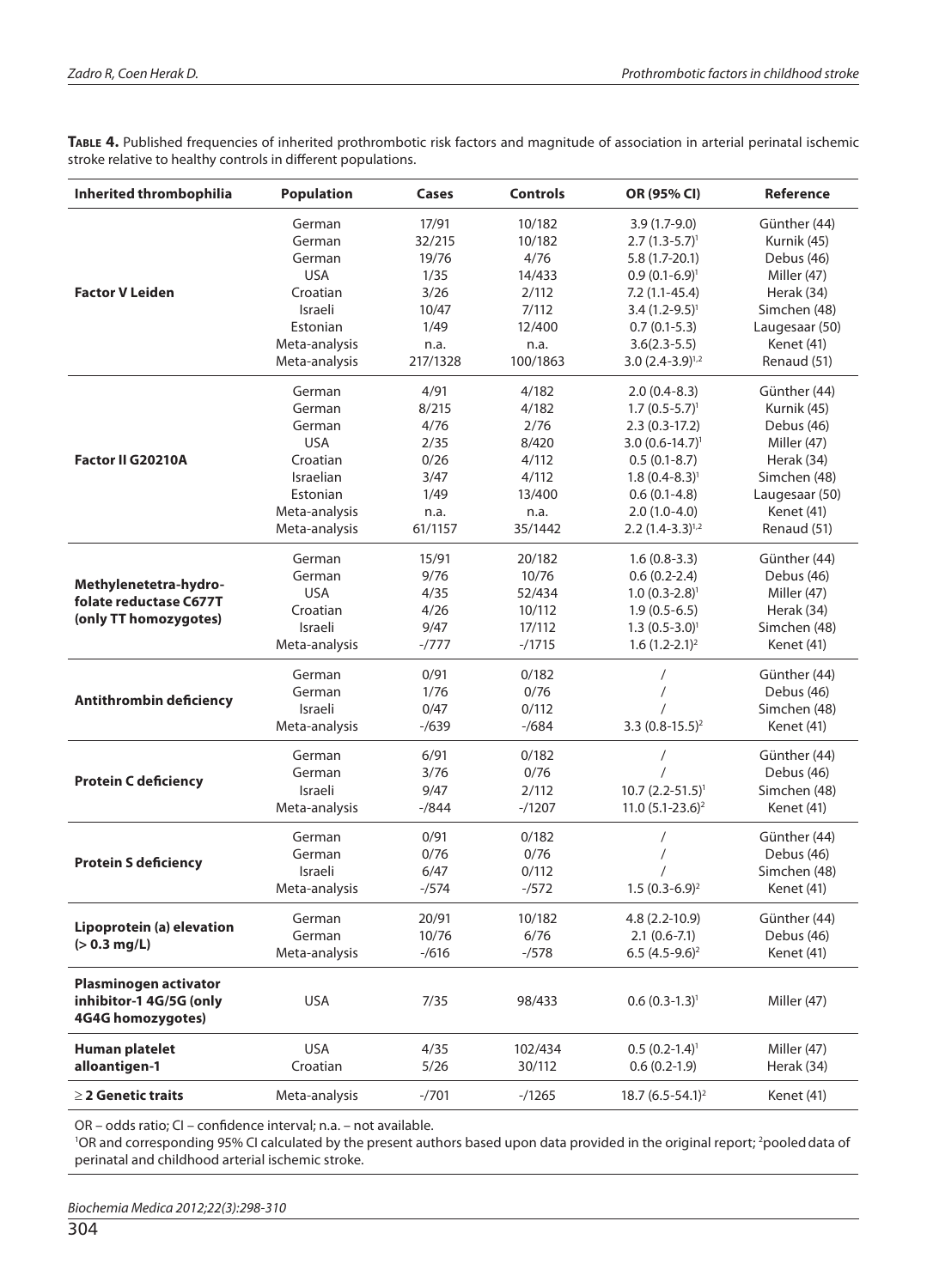FV Leiden and PT G20210A, MTHFR C677T, AT, PC and PS deficiencies, Lp(a), PAI-1 4G/5G and HPA-1 polymorphism (Table 5). Two small pediatric casecontrol studies have examined the role of prothrombotic disorders in CSVT. Kenet *et al*. found prothrombotic condition in 19/46 children with CSVT, which was similar to the prevalence among 112 healthy controls (9). Heller *et al*. compared prothrombotic risk factors in 149 pediatric patients with CSVT to 149 matched controls and found a significant association of CSVT with FV Leiden and Lp(a), PC and PS deficiencies (53). Strong association of FV Leiden (OR 12.9; 95%CI 2.3-73.0) and PT G20210A (OR 11.9; 95%CI 2.1-67.2) with CSVT was found in a study of Laugessar *et al*. (50). The meta-analysis that Laugessar *et al*. performed suggests that the risk for childhood CSVT is 3.1-fold increased both among FV Leiden and

**Table 5.** Published frequencies of inherited prothrombotic risk factors and magnitude of association in childhood cerebral sinovenous thrombosis relative to healthy controls in different populations.

| <b>Inherited</b><br>thrombophilia            | <b>Population</b> | Cases   | <b>Controls</b> | OR (95% CI)                   | Reference      |
|----------------------------------------------|-------------------|---------|-----------------|-------------------------------|----------------|
| <b>Factor V Leiden</b>                       | <b>USA</b>        | 0/9     | 2/65            |                               | Hagstrom (52)  |
|                                              | German            | 22/149  | 8/149           | $3.4 (1.3 - 9.3)^1$           | Heller (53)    |
|                                              | Argentina         | 1/23    | 2/102           | $2.3(0.2-6.2)$                | Bonduel (30)   |
|                                              | Israelian         | 6/46    | 7/112           | $2.1 (0.7 - 6.5)^2$           | Kenet (9)      |
|                                              | <b>USA</b>        | 2/24    | 14/433          | $2.6(0.5-12.0)^2$             | Miller (47)    |
|                                              | Estonian          | 2/7     | 12/400          | 12.9 (2.3-73.0)               | Laugesaar (50) |
|                                              | Meta-analysis     | $-1625$ | $- / 2842$      | $2.7(1.7-4.3)$                | Kenet (41)     |
|                                              | Meta-analysis     | 33/258  | 45/1261         | $3.1(1.8-5.5)$                | Laugesaar (50) |
|                                              | German            | 7/149   | 3/149           | $3.8(0.8-17.3)^{1}$           | Heller (53)    |
|                                              | Argentina         | 1/23    | 1/102           | $4.6(0.3 - 76.3)$             | Bonduel (30)   |
|                                              | Israelian         | 2/46    | 4/112           | $1.2(0.2-6.9)^2$              | Kenet (9)      |
| <b>Factor II G20210A</b>                     | <b>USA</b>        | 1/24    | 8/420           | $2.2 (0.3 - 18.2)^2$          | Miller (47)    |
|                                              | Estonian          | 2/7     | 13/400          | $11.9(2.1-67.2)$              | Laugesaar (50) |
|                                              | Meta-analysis     | $-1409$ | $-2613$         | $1.9(0.9-4.1)$                | Kenet (41)     |
|                                              | Meta-analysis     | 13/249  | 29/1183         | $3.1(1.4-6.6)$                | Laugesaar (50) |
| Methylenetetra-hydro-                        | Israeli           | 2/46    | 4/112           | $1.2(0.2-6.9)^2$              | Kenet (9)      |
| folate reductase C677T                       | <b>USA</b>        | 3/24    | 52/434          | $1.0 (0.3 - 3.6)^2$           | Miller (47)    |
| (only TT homozygotes)                        | <b>USA</b>        | 0/8     | 5/90            | $\prime$                      | Morita (38)    |
|                                              | German            | 5/149   | 0/149           | 7                             | Heller (53)    |
| <b>Antithrombin</b>                          | Israelian         | 0/46    | 0/112           |                               | Kenet (9)      |
| deficiency                                   | Meta-analysis     | $-1167$ | $-7469$         | 18.4 / 3.2 - 104.3)           | Kenet (41)     |
|                                              | German            | 6/149   |                 | 14.2 (1.6-129.3) <sup>1</sup> | Heller (53)    |
| <b>Protein C deficiency</b>                  | Israelian         | 3/46    | 1/149           | $3.7(0.6 - 22.6)^2$           | Kenet (9)      |
|                                              | Meta-analysis     | $-1031$ | 2/112/1468      | $6.3(1.6-25.4)$               | Kenet (41)     |
|                                              | German            | 8/149   | 1/149           | $17.0(1.9-151.2)^{1}$         | Heller (53)    |
| <b>Protein S deficiency</b>                  | Israelian         | 1/46    | 0/112           |                               | Kenet (9)      |
|                                              | Meta-analysis     | $-/187$ | $- / 369$       | $5.3(1.5-18.2)$               | Kenet (41)     |
| Lipoprotein (a)<br>elevation (>0.3 mg/L)     | German            | 44/106  | 17/149          | $7.2 (3.7 - 14.2)^1$          | Heller (53)    |
| Plasminogen activator                        |                   |         |                 |                               |                |
| inhibitor-1 4G/5G (only<br>4G4G homozygotes) | <b>USA</b>        | 5/24    | 98/433          | $0.9(0.3-2.5)^2$              | Miller (47)    |
| <b>Human platelet</b><br>alloantigen-1       | <b>USA</b>        | 8/24    | 102/434         | $1.4(0.6-3.2)^2$              | Miller (47)    |
| $\geq$ 2 Genetic traits                      | Meta-analysis     | $-1926$ | $-1720$         | $6.1(0.9-43.1)$               | Kenet (41)     |
|                                              |                   |         |                 |                               |                |

OR – odds ratio; CI – confidence interval.

lunivariate analysis; <sup>2</sup>OR and corresponding 95% CI calculated by the present authors based upon data provided in the original report.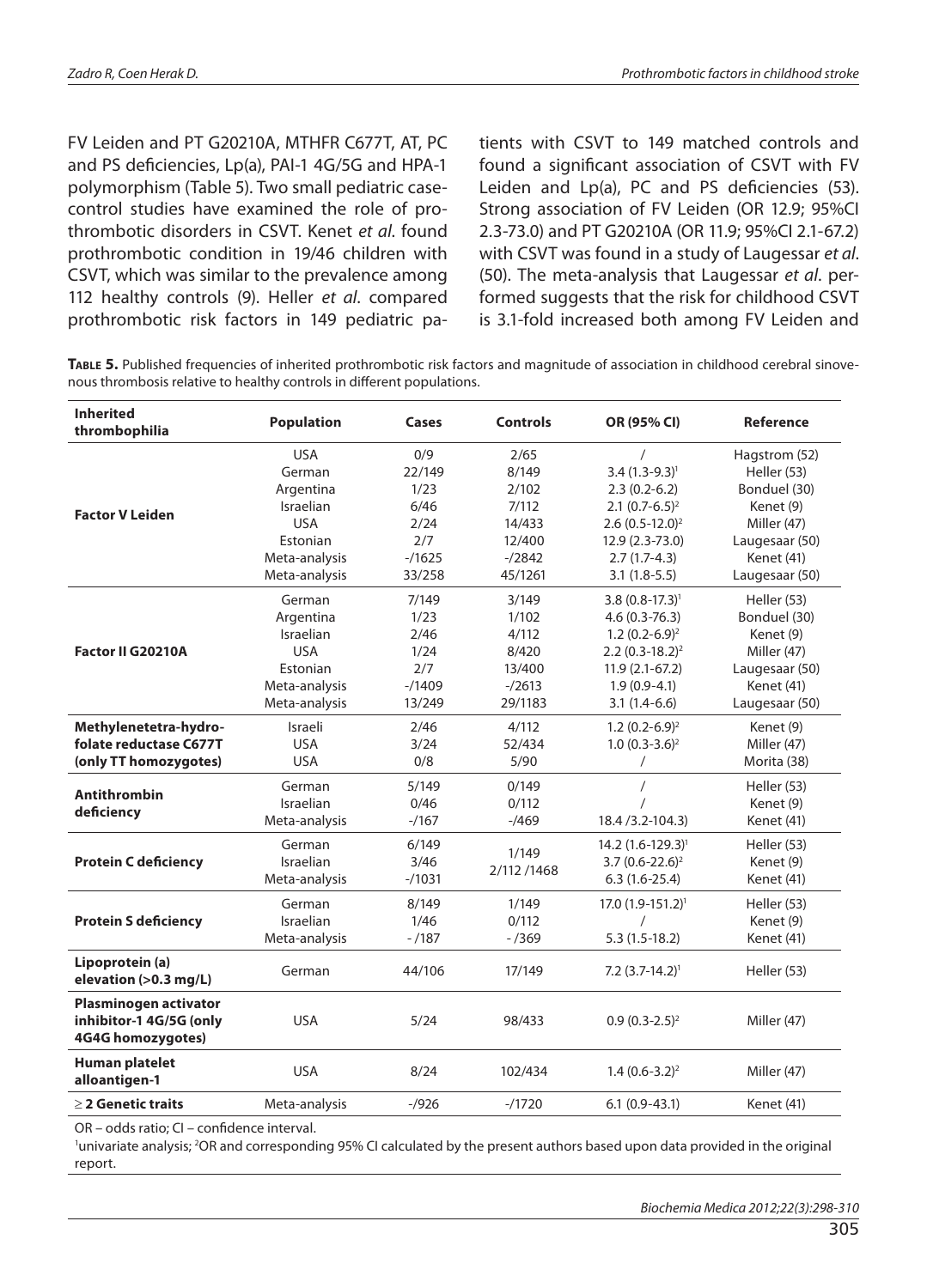PT G20210A carriers (50). In contrast, in metaanalysis by Kenet *et al*. (41), that included up to 1625 CSVT patients and 2842 healthy controls, the association was demonstrated for FV Leiden only. In the same study Kenet *et al*. reported about the role of multiple thrombophilias as risk factors for CSVT that together with PT G20210A did not show a statistically significant association with first CSVT.

#### **Overview and limitations of published studies**

It is well known that the reliability of meta-analyses is dependent on inclusion of high-quality, methodologically similar studies. Numerous factors, e.g., sample sizes, patient populations included, proper selection of adequate controls, etc., have direct influence on reliability of results (40,54). Despite similar criteria for the inclusion of different studies of childhood AIS in meta-analyses by Haywood *et al*. (40) and Kenet *et al*. (41), the obtained results were not consistent for all prothrombotic risk factors investigated. Both meta-analyses gave concordant results for majority of examined prothrombotic risk factors (AT, PC and PS deficiencies, MTHFR C677T). Discrepancies obtained for FV Leiden and PT G20210A results could be explained by the number of studies included in each meta-analysis (9 *vs*.17 and 7 *vs*.13, respectively), as well as by the number of patients and controls. In the above meta-analyses, a large amount of published data could not be included because of lack of controls; while in meta-analysis by Haywood *et al*. case-control studies were restricted to 4 countries (Germany, United Kingdom, Turkey and Israel), meta-analysis by Kenet *et al*. included additional countries (Austria, Portugal, Spain, North and South America). Moreover, the majority of studies were retrospective and not all inherited prothrombotic risk factors were tested in all patients. The same explanation can be applied for PT G20210A in CSVT patients in meta-analyses by Laugessar *et al*. (50) and Kenet *et al*. (41). Although a similar number of studies were included in both meta-analyses (6 and 5, respectively), the number of patients and controls was different. Furthermore, 3 case-

306

control studies included in both meta-analyses originated from Argentina, Germany and Israel. Additional case-controls in the meta-analysis by Laugessar *et al*. (50), including their own, were from the United States (California and Philadelphia) while Kenet *et al*. (41) included 2 studies from Turkey.

For IPS, despite the fact that only 6 studies were available for the meta-analysis by Kenet *et al*. (41), summary ORs for FV Leiden (OR 3.6; 95% CI 2.3- 5.5) and PT G20210A (OR 2.0; 95% CI 1.0-4.0) were similar to ORs obtained when pooled data of perinatal and childhood arterial ischemic stroke in the same meta-analysis were evaluated (OR 3.7; 95% CI 2.8-4.8 and OR 2.6; 95% CI 1.7-4.1, respectively). Furthermore, the obtained data are in concordance with results obtained in a meta-analysis by Renaud *et al*. (FV Leiden OR 3.0; 95% CI 2.4-3.9 and PT G20210A OR 2.2; 95% CI 1.4-3.3) (51). Although it is obvious that children with IPS are underrepresented in comparison with older children in the literature, the published results evaluating IPS only suggest that thrombophilia is still a risk factor.

Taking into consideration all the published studies, the study of Kenet *et al*. (41) is so far the most comprehensive meta-analysis of the effect of thrombophilia on pediatric stroke. It clearly shows persistent, strong association of FV Leiden and all types of stroke studied (OR 3.7; 95% CI 2.8-4.8 for first AIS onset and OR 2.7; 95% CI 1.7- 4.3 for first CSVT onset) resulting in summary OR of 3.3 (95% CI 2.6-4.1) for first AIS/CSVT onset. The association of PT G20210A and pediatric stroke (OR 2.6; 95% CI 1.7-4.1 for first AIS onset and OR 1.9; 95% CI 0.9-4.1 for first CSVT onset) resulted in significant summary OR of 2.4 (95% CI 1.7-3.5) for first AIS/CSVT onset. In contrast to weak association of MTHFR TT homozygosity with first AIS onset, such association was not demonstrated for CSVT. Meta-analysis by Kenet *et al*. (41) demonstrated the highest OR for combined genetic traits in first AIS and AIS/CSVT onset (OR 18.7; 95% CI 6.5-54.1 and OR 11.9; 95% CI 5.9-23.7, respectively). However, an unexpected finding was that  $\geq 2$  genetic thrombophilia traits are less associated with CSVT than AT deficiency alone (OR 6.1; 95% CI 0.9-43.1 and OR 18.4; 95% CI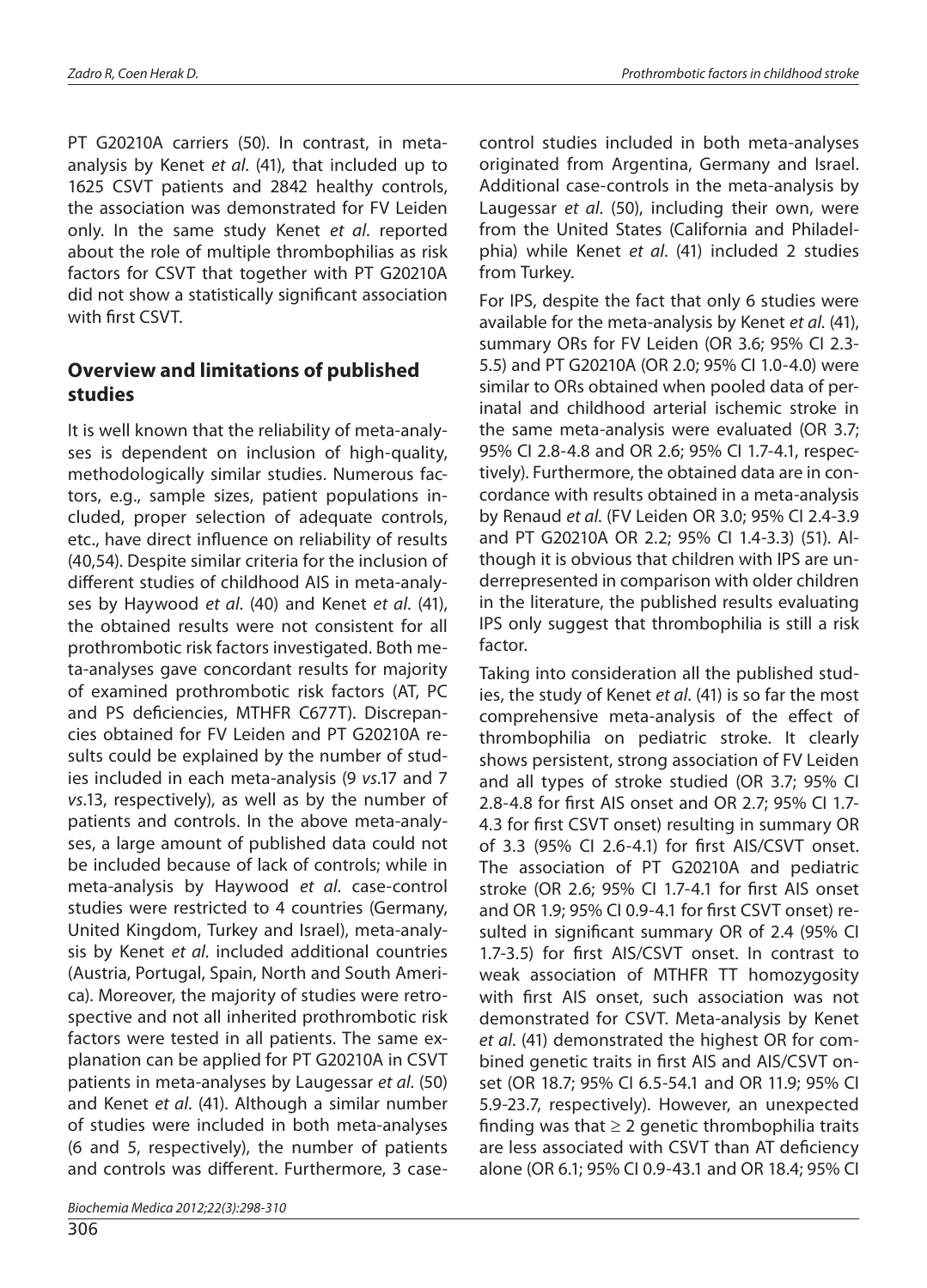3.2-104.3, respectively). The results of Kenet *et al*. highlight the fact that the ORs for AIS and CSVT differ with each thrombophilia, indicating distinct AIS and CSVT pathophysiologies. However, there are insufficient data in the article by Kenet *et al*. (41) or elsewhere in the literature to assess the possibly differing role of thrombophilia in these two subgroups.

## **Perspectives**

Although a population-based cohort study is the superior study design for analyzing risk factors for a first stroke, ethnicity has a strong influence on prevalence of genetic thrombophilia and it is questionable whether the obtained results are applicable to other populations. Due to relative rarity of pediatric stroke, sufficient number of patients can only be achieved with multicenter, multi-national approaches in order to provide the necessary power for randomized control trials.

One prospective pediatric stroke registry is the International Pediatric Stroke Study (IPSS), the first international multi-center network of childhood stroke researchers from 30 centers in 10 countries. IPSS offers the advantage of rapid enrollment of patients through its web-based data entry where clinical presentations, risk factors, investigations, treatments and early outcomes are collected. IPSS was established in 2003 primarily to address the critical need to develop a set of standardized protocols to allow uniform collection of comprehensive data on the diagnosis (including laboratory testing), investigation, treatment and outcome assessment for all children with stroke. Until today 10 manuscripts have been published dealing with classification, risk factors and therapy of childhood AIS and neonatal AIS and CSVT (55-64).

One of the aims of IPSS is to describe the prevalence and spectrum of risk factors identified in children with AIS, to investigate:

- a) whether the prevalence of risk factors varies by age and geographical region;
- b) the association between a particular risk factor and mode of presentation; and

c) the association between risk factors and infarct characteristics.

In the IPSS study by Kirton *et al*. (62), results of prothrombotic testing were inconsistent in 248 neonates with AIS. The presence of possible thrombophilia was reported in 47 (19%) cases, including elevated Lp(a), homozygous (TT) MTHFR, FV Leiden, PT G20210A, PAI-1 4G/4G, AT and PS deficiency. Six children had multiple prothrombotic abnormalities. The authors conclude that their results do not contribute to the understanding of the role of thrombophilia in the etiology of neonatal AIS.

In the study by Mackay *et al*., 676 children with AIS across 30 centers were enrolled (63). Among 674 children tested, prothrombotic states were identified in 87 children (13%), which was less frequent than in previous studies (65). Single prothrombotic risk factor was reported in 67 children and more than 1 prothrombotic risk factor in 20 children. After excluding acquired and not specified thrombophilia, 75 inherited prothrombotic risk factors were detected. There was a higher prevalence of prothrombotic risk factors in Europe compared to Asia, Australia and America. There was no statistical difference in prevalence of prothrombotic risk factors regarding age, mode of presentation and infarct characteristics. According to accumulated results so far IPSS has decided, as a next step, to continue research activities by dividing into working groups in order to collect an expanded data-set on selected stroke subtypes.

In conclusion, despite the proven evidence that the frequency of inherited prothrombotic factors is increased in children with stroke, a single thrombophilia does not fully explain a stroke in a child as it represents only a mild risk factor (ORs 4-10). Additional risk factors, especially arteriopathy, multiple thrombophilias or congenital heart disease are associated with increased ORs. Further studies are needed, as improved understanding of underlying mechanisms will improve the prospects for primary and secondary prevention of childhood stroke.

## **Potential conflict of interest**

None declared.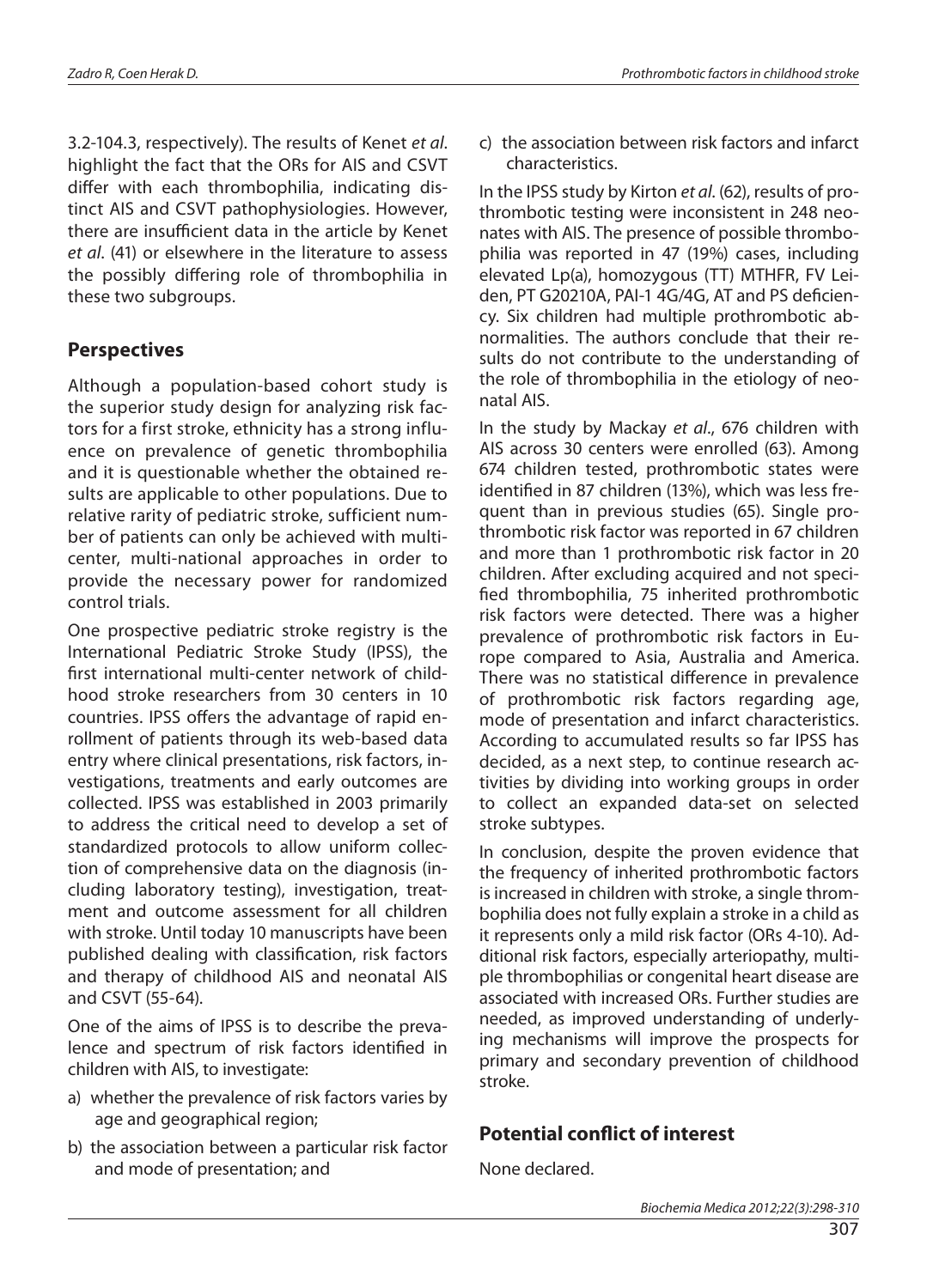#### **References**

- *1. The World Health Organization MONICA Project (monitoring trends and determinants in cardiovascular disease): a major international collaboration. WHO MONICA Project Principal Investigators. J Clin Epidemiol 1988;41:105-14.*
- *2. Seidman C, Kirkham F, Pavlakis S. Pediatric stroke: current developments. Curr Opin Pediatr 2007;19:657-62.*
- *3. Dlamini N, Kirkham FJ. Stroke and cerebrovascular disorders. Curr Opin Pediatr 2009;21:751-61.*
- *4. Raju TN, Nelson KB, Ferriero D, Lynch JK, NICHD-NINDS Perinatal stroke workshop participants. Ischemic perinatal stroke: summary of a workshop sponsored by the National Institute of Child Health and Human Development and the National Institute of Neurological Disorders and Stroke. Pediatrics 2007;120:609-16.*
- *5. Lynch JK, Hirtz DG, deVeber G, Nelson KB. Report of the National Institute of Neurological Disorders and Stroke workshop on perinatal and childhood stroke. Pediatrics 2002;109:116-23.*
- *6. Agrawal N, Johnston SC, Wu YW, Sidney S, Fullerton HJ. Imaging data reveal a higher pediatric stroke incidence than prior US estimates. Stroke 2009;40:3415-21.*
- *7. deVeber G, Andrew M, Adams C, Bjornson B, Booth F, Buckley DJ, et al. Cerebral sinovenous thrombosis in children. N Engl J Med 2001;345:417-23.*
- *8. Laugesaar R, Kolk A, Uustalu Ü, Ilves P, Tomberg T, Talvik I, et al. Epidemiology of childhood stroke in Estonia. Pediatr Neurol 2010;42:93-100.*
- *9. Kenet G, Waldman D, Lubetsky A, Kornbrut N, Khalil A, Koren A, et al. Paediatric cerebral sinus vein thrombosis: a multi-center, case-controlled study. Thromb Haemost 2004;92:713-8.*
- *10. Laugesaar R, Kolk A, Tomberg T, Metsvaht T, Lintrop M, Varendi H, et al. Acutely and retrospectively diagnosed perinatal stroke: A population based study. Stroke 2007;38:2234- 40.*
- *11. Lanni G, Catalucci A, Conti L, Di Sibio L, Paonessa A, Galluci M. Pediatric stroke: clinical findings and radiological approach. Stroke Res Treat 2011; doi:10.4061/2011/172168.*
- *12. Dlamini N, Billinghurst L, Kirkham FJ. Cerebral venous (sinovenous) thrombosis in children. Neurosurg Clin N Am 2010;21:511-27.*
- *13. Lanthier S, Carmant L, David M, Labrisseau A, deVeber G. Stroke in children: the coexistence of multiple risk factors predicts poor outcome. Neurology 2000;54:371-8.*
- *14. Sträter R, Becker S, von Eckardstein A, Heinecke A, Gutsche S, Junker R, et al. Prospective assessment of risk factors for reccurent stroke during childhood - a 5-year follow-up study. Lancet 2002;360:1540-5.*
- *15. Kirkham FJ, Prengler M, Hewes KM, Ganesan V. Risk factors for arterial ischemic stroke in children. J Child Neurol 2000;299-307.*
- *16. Ganesan V, Prengler M, McShane MA, Wade AM, Kirkham FJ. Investigation of risk factors in children with arterial ischemic stroke. Ann Neurol 2003;53:167-73.*
- *17. Moll S. Thrombophilias practical implications and testing caveats. J Thromb Thrombolysis 2006;21:7-15.*

*18. de Moerloose P, Boehlen F. Inherited thrombophilia in arterial disease: a selective revue. Semin Hematol 2007;44:106- 13.*

- *19. Colman RW, Hirsch J, Marder VJ, Clowes AW, George JN, eds. Hemostasis and thrombosis: basic principles and clinical practice. 4th ed. Philadelphia, PA: Lippincott Williams and Wilkins, 2001.*
- *20. Ganesan V, McShane MA, Liesnet R, Cookson J, Hann I, Kirkham FJ. Inherited prothrombotic states in ischaemic stroke in childhood. J Neurol Neurosurg Psychiatry 1998;65:508-11.*
- *21. Zenz W, Bodo Z, Plotho J, Streif W, Male C, Bernert G, et al. Factor V Leiden and prothrombin gene G 20210 A variant in children with ischemic stroke. Thromb Haemost 1998;80:763-6.*
- *22. Akar N, Akar E, Deda G, Sipahi T, Orsal A. Factor V1691 G-A, prothrombin 20210 G-A, and methylenetetrahydrofolate reductase 677 C-T variants in Turkish children with cerebral infarct. J Child Neurol 1999;14:749-51.*
- *23. Nowak-Göttl U, Sträter R, Heinecke A, Junker R, Koch HG, Schuierer G, et al. Lipoprotein (a) and genetic polymorphisms of clotting factor V, prothrombin, and methylenetetrahydrofolate reductase are risk factors of spontaneous ischemic stroke in childhood. Blood 1999;94:3678-82.*
- *24. Sträter R, Vielhaber H, Kassenböhmer R, von Kries R, Göbel U, Nowak-Göttl U. Genetic risk factors of thrombophilia in ischaemicnchildhood stroke of cardiac origin: a prospective ESPED survey. Eur J Pediatr 1999;158(suppl 3):S122-5.*
- *25. Kenet G, Sadetzki S, Murad H, Martinowitz U, Rosenberg N, Gitel S, et al. Factor V Leiden and antiphospholipid antibodies are significant risk factors for ischemic stroke in children. Stroke 2000;31:1283-8.*
- *26. Cardo E, Monrós E, Colomé C, Artuch R, Campistol J, Pineda M, et al. Children with stroke: polymorphism of the MTHFR gene, mild hyperhomocysteinemia, and vitamin status. J Child Neurol 2000;15:295-8.*
- *27. Akar N, Akar E, Ozel D, Deda G, Sipahi T. Common mutations at the homocysteine metabolism pathway and pediatric stroke. Thromb Res 2001;102:115-20.*
- *28. Nowak-Göttl U, Sträter R, Kosch A, von Eckardstein A, Schobbes R, Luigs P, et al. The plasminogen activator inhibitor (PAI)-1 promoter 4G/4G genotype is not associated with ischemic stroke in a population of German children. Childhood Stroke Study Group. Eur J Haematol 2001;66:57-62.*
- *29. Akar N, Akar E, Yilmaz E, Deda G. Plasminogen activator Inhibitor-1 4G/5G polymorphism in turkish children with cerebral infarct and effect on factor V 1691A mutation. J Child Neurol 2001;16:294-5.*
- *30. Bonduel M, Sciuccati G, Hepner M, Pieroni G, Torres AF, Mardaraz C, et al. Factor V Leiden and prothrombin gene G20210A mutation in children with cerebral thromboembolism. Am J Hematol 2003;73:81-6.*
- *31. Barreirinho S, Ferro A, Santos M, Costa E, Pinto-Basto J, Sousa A, et al. Inherited and acquired risk factors and their combined effects in pediatric stroke. Pediatr Neurol 2003;28:134-8.*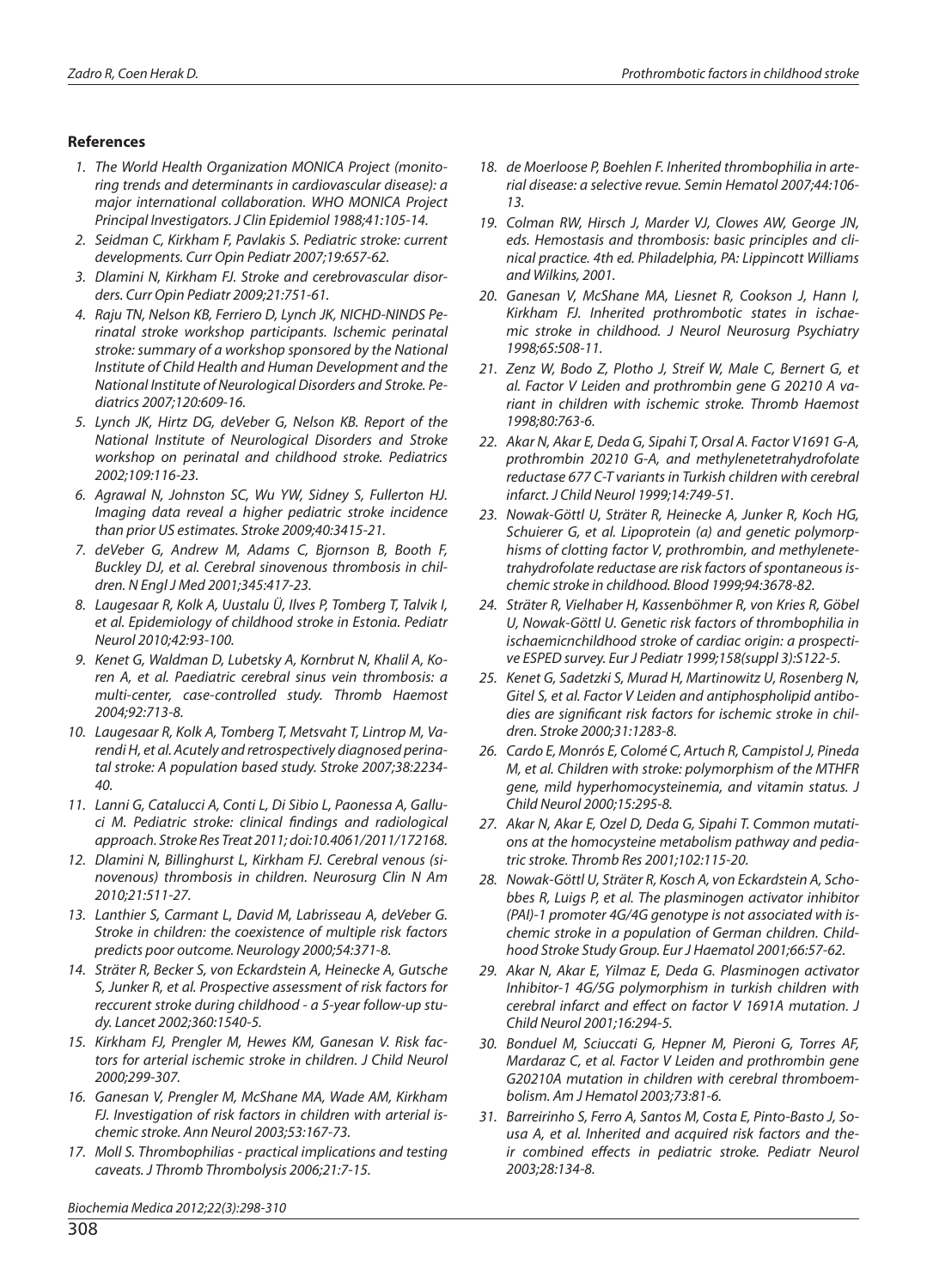- *32. Duran R, Biner B, Demir M, Celtik C, Karasalihoglu S. Factor V Leiden mutation and other thrombophilia markers in childhood ischemic stroke. Clin Appl Thromb Haemost 2005;11:83-8.*
- *33. Akar N, Dönmez B, Deda G. FXIII gene Val34Leu polymorphism in Turkish children with cerebral infarct. J Child Neurol 2007;22;222-4.*
- *34. Herak DC, Antolic MR, Krleza JL, Pavic M, Dodig S, Duranovic V, et al. Inherited prothrombotic risk factors in children with stroke, transient ischemic attack and migraine. Pediatrics 2009;123:e653-60.*
- *35. Biswas A, Tiwari AK, Ranjan R, Meena A, Akhter MS, Yadav BK, et al. Prothrombotic polymorphisms, mutations, and their association with pediatric non-cardioembolic stroke in Asian-Indian patients. Ann Hematol 2009;88:473-8.*
- *36. Djordjevic V, Stankovic M, Brankovic-Sreckovic V, Rakicevic Lj, Radojkovic D. Genetic risk factors for arterial ischemic stroke in children: a possible MTHFR and eNOS gene-gene interplay? J Child Neurol 2009;24:823-7.*
- *37. Zak I, Sarecka-Hujar B, Kopyta I, Emich-Widera E, Marszal E, Wendorff J, et al. The T allele of the 677C>T polymorphism of methylenetetrahydrofolate reductase gene is associated with an increased risk of ischemic stroke in Polish children. J Child Neurol 2009;24:1262-7.*
- *38. Morita DC, Donaldson A, Butterfield RJ, Benedict SL, Bale JF. Methylenetetrahydrofolate reductase gene polymorphism and childhood stroke. Pediatr Neurol 2009;41:247-9.*
- *39. Teber S, Deda G, Akar N, Soylu K. Lipoprotein (a) levels in childhood arterial ischemic stroke. Clin Appl Thromb Hemost 2010;16:214-7.*
- *40. Haywood S, Liesner R, Pindora S, Ganesan V. Thrombophilia and first arterial ischaemic stroke: a systematic review. Arch Dis Child 2005;90:402-5.*
- *41. Kenet G, Lutkhoff LK, Albisetti M, Bernard T, Bonduel M, Brandao L, et al. Impact of thrombophilia on arterial ischemic stroke or cerebral sinovenous thrombosis in children: a systematic review & meta analysis of observational studies. Circulation 2010;121.1838-47.*
- *42. Caplice NM, Panetta C, Peterson TE, Kleppe LS, Mueske CS, Kostner GM, et al. Lipoprotein (a) binds and inactivates tissue factor pathway inhibitor: a novel link between lipoproteins and thrombosis. Blood 2001;98:2980-7.*
- *43. Cnossen MH, van Ommen CH, Appel IM. Etiology and treatment of perinatal stroke; a role for prothrombotic coagulation factors? Semin Fetal Neonatal Med 2009;14:311-7.*
- *44. Günther G, Junker R, Sträter R, Schobess R, Kurnik K, Heller C, et al. Symptomatic ischemic stroke in full-term neonates: role of acquired and genetic prothrombic risk factors. Stroke 2000;31:2437-41.*
- *45. Kurnik K, Kosch A, Sträter, R, Schobess R, Heller C, Nowak-Gättl U, for the Childhood Stroke Study Group. Recurrent thromboembolism in infants and children suffering from symptomatic neonatal arterial stroke – a prospective follow-up study. Stroke 2003;34:2887-93.*
- *46. Debus OM, Kosch A, Sträter R, Rossi R, Nowak-Göttl U. The factor V G1691A mutation is a risk for porencephaly: a case-control study. Ann Neurol 2004;56:287-90.*
- *47. Miller SP, Wu YW, Lee J, Lammer EJ, Iovannisci DM, Glidden DV, et al. Candidate gene polymorphisms do not differ between newborns with stroke and normal controls. Stroke 2006;37:2678-83.*
- *48. Simchen MJ, Goldstein G, Lubetsky A, Strauss T, Schiff E, Kenet G. Factor V Leiden and antiphospholipid antibodies in either mothers or infants increase the risk for perinatal arterial ischemic stroke. Stroke 2009;40:65-70.*
- *49. Curry CJ, Bhullar S, Holmes J, Delozier CD, Roeder ER, Hutchison HT. Risk factors for perinatal arterial stroke: a study of 60 mother-child pairs. Pediatr Neurol 2007;37:99-107.*
- *50. Laugesaar R, Kahre T, Kolk A, Uustalu U, Kool P, Talvik T. Factor V Leiden and prothrombin 20210G>A [corrected] mutation and paediatric ischaemic stroke: a case-control study and two meta-analyses. Acta Pediatr 2010;99:1168-74.*
- *51. Renaud C, Tardy-Poncet B, Presles E, Chabrier S; AVCnn group. Low prevalence of coagulation F2 and F5 polymorphisms in mothers and children in a large cohort of patients with neonatal arterial ischemic stroke. Br J Haematol 2010;150:709-12.*
- *52. Hagstrom JN, Walter J, Bluebond-Langner R, Amatniek JC, Manno CS, High KA. Prevalence of the factor V Leiden mutation in children and neonates with thromboembolic disease. J Pediatr 1998;133:777-81.*
- *53. Heller C, Heinecke A, Junker R, Knöfler R, Kosch A, Kurnik K, et al. Cerebral venous thrombosis in children-a multifactorial etiology. Circulation 2003;108:1362-7.*
- *54. Simundic AM. Methodological issues of genetic association studies. Clin Chem Lab Med 2010;48:S115-8.*
- *55. Sébire G, Fullerton H, Riou E, deVeber G. Toward the definition of cerebral arteriopathies of childhood. Curr Opin Pediatr 2004;16:617-22.*
- *56. Sofronas M, Ichord RN, Fullerton HJ, Lynch JK, Massicotte MP, Willan AR, et al. Pediatric stroke initiatives and preliminary studies. What is known and what is needed? Pediatr Neurol 2006;34:439-45.*
- *57. Amlie-Lefond C, deVeber G, Chan AK, Benedict S, Bernard T, Carpenter J, et al. International Pediatric Stroke Study. Use of alteplase in childhood arterial ischemic stroke: a multicentre, observational cohort study. Lancet Neurol 2009;8:530-6.*
- *58. Amlie-Lefond C, Bernard TJ, Sébire G, Friedman NR, Heyer GL, Lerner NB, et al. International Pediatric Stroke Study group. Predictors of cerebral arteriopathy in children with arterial ischemic stroke: results of the International Pediatric Stroke Study. Circulation 2009;119:1417-23.*
- *59. Goldenberg NA, Bernard TJ, Fullerton HJ, Gordon A, de-Veber G; International Pediatric Stroke Study group. Antithrombotic treatments, outcomes, and prognostic factors in acute childhood-onset arterial ischemic stroke: a multicentre, observational, cohort study. Lancet Neurol 2009;8:1120-7.*
- *60. Golomb MR, Fullerton HJ, Nowak-Göttl U, deVeber G; International Pediatric Stroke Study group. Male predominance in childhood ischemic stroke: findings from the International Pediatric Stroke Study. Stroke 2009;40:52-7.*
- *61. Jordan LC, Rafay MF, Smith SE, Askalan R, Zamel KM, deVeber G, et al. International Pediatric Stroke Study group. An-*